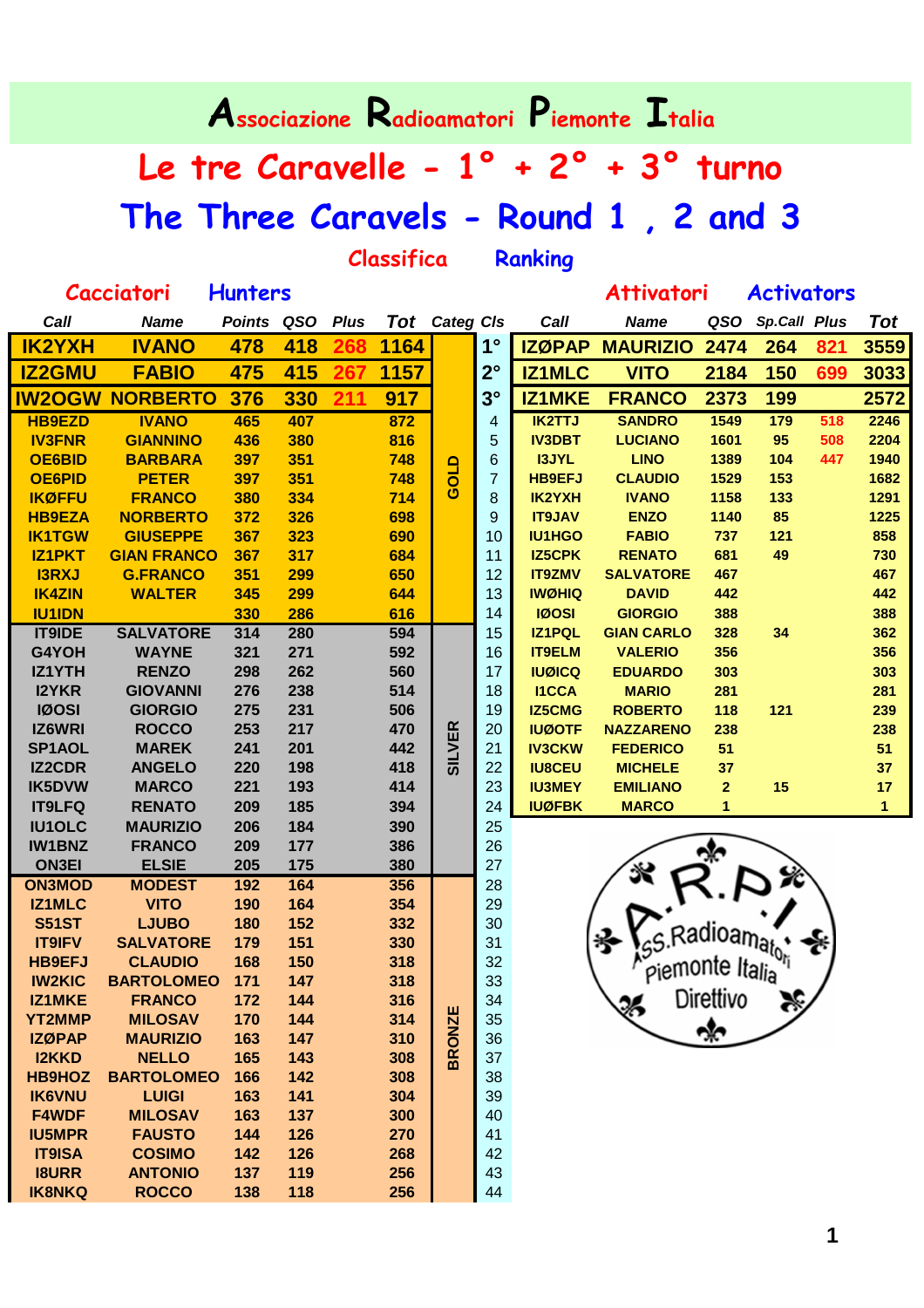| <b>IZØARL</b>                  | <b>MAURIZIO</b>                  | 134       | 120      | 254        |              | 45       |
|--------------------------------|----------------------------------|-----------|----------|------------|--------------|----------|
| <b>IT9RJQ</b>                  | <b>LORENZO</b>                   | 139       | 115      | 254        |              | 46       |
| SP6EO                          | <b>ZBIGNIEW</b>                  | 135       | 115      | 250        |              | 47       |
| <b>OK1JXU</b>                  | <b>PETR</b>                      | 135       | 115      | 250        |              | 48       |
| <b>IT9FEG</b>                  | <b>SALVATORE</b>                 | 132       | 116      | 248        |              | 49       |
| <b>SP6KEO</b>                  | <b>CLUB STATION</b>              | 133       | 113      | 246        |              | 50       |
| <b>IK8VHP</b>                  | <b>DELIO</b>                     | 126       | 116      | 242        |              | 51       |
| <b>ISØIGU</b>                  | <b>MARCO</b>                     | 127       | 111      | 238        |              | 52       |
| <b>IK2JTS</b>                  | <b>ANGELO</b>                    | 123       | 109      | 232        |              | 53       |
| <b>YU2TA</b>                   | <b>ZIVORAD</b>                   | 126       | 106      | 232        |              | 54       |
| <b>YU4BRZ</b>                  | <b>DIMITRIJE</b>                 | 123       | 103      | 226        | <b>RONZE</b> | 55       |
| <b>IT9HRL</b>                  | <b>ROSARIO</b>                   | 123       | 99       | 222        | m            | 56       |
| <b>IT9ZMV</b>                  | <b>SALVATORE</b>                 | 112       | 102      | 214        |              | 57       |
| IZ6FHZ                         | <b>ROSVELDO</b>                  | 118       | 96       | 214        |              | 58       |
| <b>9A1CC</b>                   | <b>MARIN</b>                     | 111       | 95       | 206        |              | 59       |
| <b>I2HGV</b>                   | <b>VINCENZO</b>                  | 111       | 93       | 204        |              | 60       |
| <b>IZ2LUS</b>                  | <b>FABRIZIO</b>                  | 106       | 92       | 198        |              | 61       |
| <b>IZ1YTA</b>                  | <b>PAOLO</b>                     | 106<br>99 | 86       | 192<br>184 |              | 62<br>63 |
| <b>IU4DAI</b><br><b>IW4BIZ</b> | <b>GIANNI</b><br><b>GIOVANNI</b> | 96        | 85<br>86 | 182        |              | 64       |
| <b>EA3GLQ</b>                  | <b>PEDRO</b>                     | 99        | 83       | 182        |              | 65       |
| <b>I1CCA</b>                   | <b>MARIO</b>                     | 95        | 85       | 180        |              | 66       |
| <b>EA7IRV</b>                  | <b>AGUS</b>                      | 96        | 82       | 178        |              | 67       |
| <b>SP5GEO</b>                  | <b>JERZY</b>                     | 95        | 79       | 174        |              | 68       |
| <b>IU1HGO</b>                  | <b>FABIO</b>                     | 89        | 81       | 170        |              | 69       |
| <b>HB9TUL</b>                  | <b>MIMMO</b>                     | 88        | 80       | 168        |              | 70       |
| <b>IK1JNP</b>                  | <b>IOVANBATTIST</b>              | 82        | 74       | 156        |              | 71       |
| <b>IN3IIR</b>                  | <b>EDOARDO</b>                   | 83        | 71       | 154        |              | 72       |
| <b>IT9ZQO</b>                  | <b>MATTEO</b>                    | 81        | 71       | 152        |              | 73       |
| <b>OK1ANN</b>                  | <b>VLADIMIR</b>                  | 80        | 66       | 146        |              | 74       |
| <b>IU2LUH</b>                  | <b>GIULIANO</b>                  | 77        | 67       | 144        |              | 75       |
| <b>IU4OSX</b>                  | <b>FRANCESCO</b>                 | 77        | 67       | 144        |              | 76       |
| IQ8PZ                          | <b>A.R.I. POTENZA</b>            | 77        | 67       | 144        |              | 77       |
| <b>OK1KRJ</b>                  | <b>RADIOCLUB</b>                 | 76        | 62       | 138        |              | 78       |
| <b>IU1NHC</b>                  | <b>GIANFRANCO</b>                | 71        | 63       | 134        |              | 79       |
| <b>IK4FJE</b>                  | <b>FRANCESCO</b>                 | 72        | 62       | 134        |              | 80       |
| <b>ON3LTE</b>                  | <b>PIERRE</b>                    | 73        | 61       | 134        |              | 81       |
| <b>IK2TTJ</b>                  | <b>SANDRO</b>                    | 73        | 61       | 134        |              | 82       |
| <b>IK6TUO</b>                  | <b>ORAZIO</b>                    | 71        | 59       | 130        |              | 83       |
| <b>IW5ECW</b>                  | <b>PAOLO</b>                     | 68        | 58       | 126        |              | 84       |
| <b>IU4PTA</b>                  | <b>GIAN LUIGI</b>                | 70        | 56       | 126        | AWARD        | 85       |
| IQ6EZ                          | <b><i>LR.I. AVEZZANG</i></b>     | 68        | 56       | 124        |              | 86       |
| <b>IUØOTF</b>                  | <b>NAZZARENO</b>                 | 64        | 56       | 120        |              | 87       |
| <b>IUØKNS</b>                  | <b>MARCELLO</b>                  | 66        | 54       | 120        |              | 88       |
| <b>IK7VKC</b>                  | <b>ADAMO</b>                     | 62        | 54       | 116        |              | 89       |
| <b>F4GLR</b>                   | <b>DANIELLE</b>                  | 64        | 52       | 116        |              | 90       |
| <b>DL2EF</b>                   | <b>FRANK</b>                     | 60        | 54       | 114        |              | 91       |
| <b>IK1MOP</b>                  | <b>VITTORIO</b>                  | 59        | 53       | 112        |              | 92       |
| <b>IU2IWQ</b>                  | <b>MAX</b>                       | 59        | 53       | 112        |              | 93       |
| <b>IU4DDU</b>                  | <b>GIANCARLO</b>                 | 62        | 50       | 112        |              | 94       |
| <b>IZ1UIA</b>                  | <b>FLAVIO</b>                    | 60        | 50       | 110        |              | 95       |
| <b>IV3DBT</b>                  | <b>LUCIANO</b>                   | 57        | 51       | 108        |              | 96       |
| <b>IT9ELM</b>                  | <b>VALERIO</b>                   | 61        | 45       | 106        |              | 97       |
| <b>IQØXV</b>                   | <b>RADIO GROUP</b>               | 53        | 45       | 98         |              | 98       |
| LZ1BY                          | <b>DIMITAR</b>                   | 49        | 47       | 96         |              | 99       |
| <b>I4JHG</b>                   | <b>RAINIERO</b>                  | 51        | 45       | 96         |              | 100      |
| <b>IZ1TNI</b>                  | <b>FRANCESCO</b>                 | 51        | 43       | 94         |              | 101      |
| <b>IU1IDX</b>                  | <b>ERNESTO</b>                   | 49        | 43       | 92         |              | 102      |
| <b>IW5ABB</b>                  | <b>MARCELLO</b>                  | 48        | 42       | 90         |              | 103      |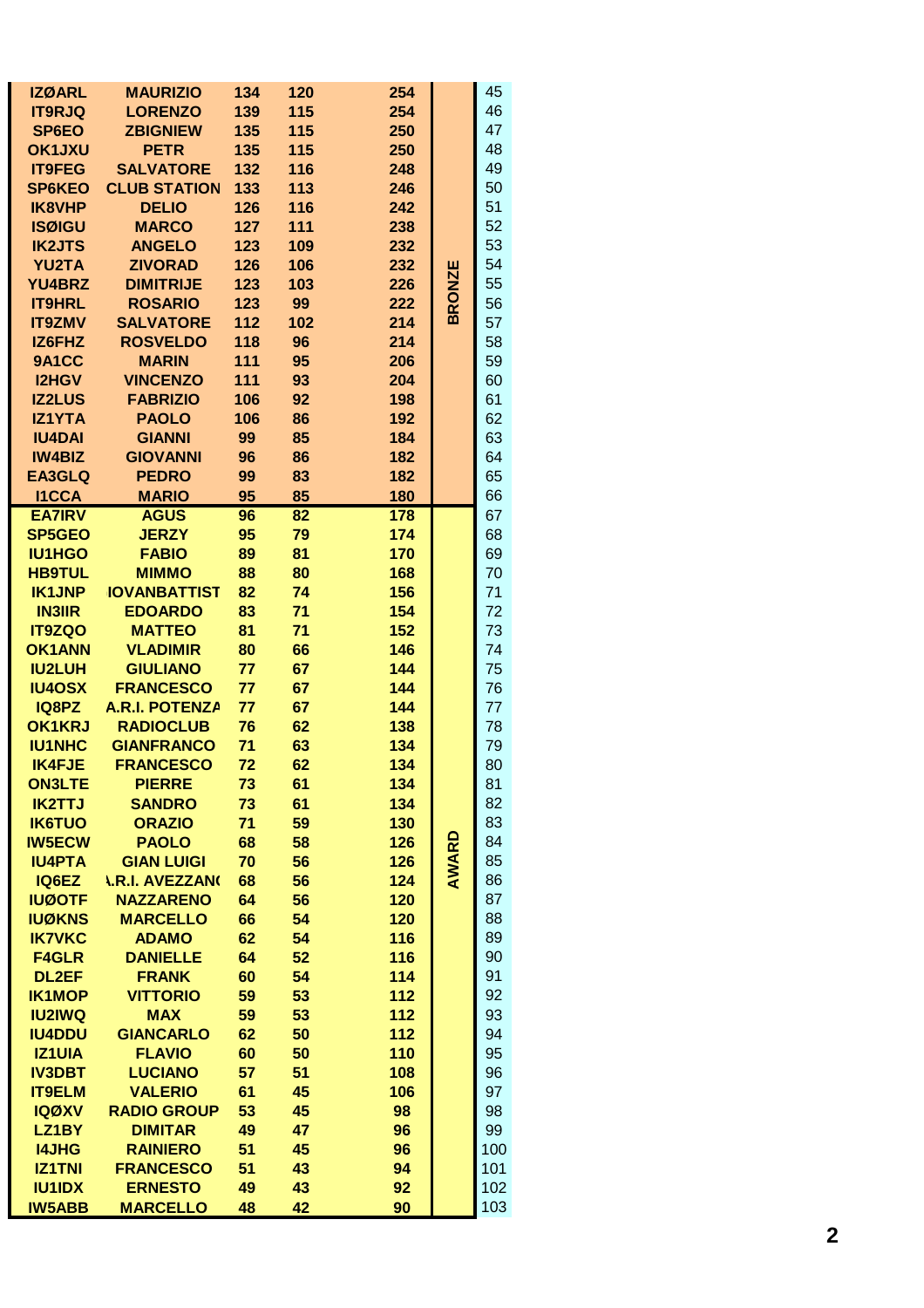| <b>IT9JAV</b>      | <b>ENZO</b>        | 46 | 42 | 88 | 104 |
|--------------------|--------------------|----|----|----|-----|
| <b>IU1OLR</b>      | PAOLO              | 47 | 41 | 88 | 105 |
| EA3HYJ             | <b>AGUSTIN</b>     | 47 | 41 | 88 | 106 |
| IW1RIM             | CARLO              | 48 | 40 | 88 | 107 |
| IQ <sub>2</sub> CX | <b>RADIO CLUB</b>  | 46 | 40 | 86 | 108 |
| IZ1RFK             | <b>SILVANO</b>     | 47 | 39 | 86 | 109 |
| IZ5RWM             | <b>GIUSEPPE</b>    | 43 | 41 | 84 | 110 |
| SP <sub>1</sub> G  | ROMAN J.           | 45 | 39 | 84 | 111 |
| IU1BLG             | <b>NELLO</b>       | 45 | 39 | 84 | 112 |
| IZ1OSZ             | <b>PIETRO</b>      | 44 | 38 | 82 | 113 |
| <b>IU6OLM</b>      | <b>RENATO</b>      | 44 | 38 | 82 | 114 |
| PA1KEK             | <b>GIOVANNI</b>    | 41 | 35 | 76 | 115 |
| <b>IZ2MHO</b>      | <b>BRUNO</b>       | 40 | 34 | 74 | 116 |
| IU8AZS             | <b>LUIGI</b>       | 38 | 34 | 72 | 117 |
| <b>IØKWX</b>       | <b>VINCENZO</b>    | 37 | 33 | 70 | 118 |
| DG3AWF             | <b>JOACHIM</b>     | 37 | 33 | 70 | 119 |
| <b>IV3CKW</b>      | <b>FEDERICO</b>    |    |    |    |     |
|                    |                    | 38 | 32 | 70 | 120 |
| IZ1VVR             | <b>MICHELE</b>     | 38 | 32 | 70 | 121 |
| <b>IUØPEL</b>      | <b>ALBERTO</b>     | 39 | 31 | 70 | 122 |
| IZ1NKM             | <b>GIUSEPPE</b>    | 36 | 32 | 68 | 123 |
| <b>IØKHY</b>       | <b>CLAUDIO</b>     | 36 | 32 | 68 | 124 |
| IW8DGZ             | <b>ANTONIO</b>     | 36 | 32 | 68 | 125 |
| IZ1PQL             | <b>GIAN CARLO</b>  | 35 | 31 | 66 | 126 |
| <b>IUØPXM</b>      | <b>SANDRO</b>      | 32 | 32 | 64 | 127 |
| I5LRW              | <b>PIETRO</b>      | 33 | 31 | 64 | 128 |
| IZ6UWA             | <b>MICHELE</b>     | 32 | 30 | 62 | 129 |
| <b>HB9HIO</b>      | <b>MAURO</b>       | 33 | 29 | 62 | 130 |
| <b>IUØICQ</b>      | <b>EDUARDO</b>     | 34 | 28 | 62 | 131 |
| <b>IUØLII</b>      | <b>GIANPIERO</b>   | 33 | 27 | 60 | 132 |
| IW8RDW             | <b>ANTONIO</b>     | 33 | 27 | 60 | 133 |
| IT9QQO             | <b>CLAUDIO</b>     | 32 | 26 | 58 | 134 |
| IZ6RIG             | <b>ANTONIO</b>     | 29 | 27 | 56 | 135 |
| IZ5CPK             | <b>RENATO</b>      | 31 | 25 | 56 | 136 |
| <b>IØLRA</b>       | CARMINE            | 29 | 25 | 54 | 137 |
| DL5LB              | <b>GIUSEPPE</b>    | 30 | 24 | 54 | 138 |
| I3JYL              | <b>LINO</b>        | 28 | 24 | 52 | 139 |
| <b>IW3IDX</b>      | <b>DAVIDE</b>      | 28 | 24 | 52 | 140 |
| IT9DGH             | <b>PIETRO</b>      | 27 | 23 | 50 | 141 |
| IT9ECY             | <b>NICOLINO</b>    | 24 | 24 | 48 | 142 |
| F6HIA              | <b>DOMINIQUE</b>   | 24 | 24 | 48 | 143 |
| <b>IK2VFT</b>      | <b>GABRIELE</b>    | 25 | 23 | 48 | 144 |
| IZ1ERV             | <b>GIUSEPPE</b>    | 25 | 23 | 48 | 145 |
| IU1BOR             | ANDREA             | 26 | 22 | 48 | 146 |
| YO5OSF             | <b>SORIN</b>       | 27 | 21 | 48 | 147 |
| <b>IØMQV</b>       | <b>MAURIZIO</b>    | 23 | 23 | 46 | 148 |
| <b>ISØSNE</b>      | ANDREA             | 23 | 23 | 46 | 149 |
| IZ1UMI             | <b>CESARE</b>      | 24 | 22 | 46 | 150 |
| IZ5CMG             | <b>ROBERTO</b>     | 25 | 21 | 46 | 151 |
| IQ8YF              | ODV PC             | 26 | 20 | 46 | 152 |
| IU5KZF             | <b>SASCIA</b>      | 26 | 20 | 46 | 153 |
| IZ8OFV             | <b>MARIO</b>       | 26 | 20 | 46 | 154 |
| <b>IU1ANY</b>      | <b>TULLIO</b>      | 22 | 22 | 44 | 155 |
| IU5FBV             | <b>ROLANDO</b>     | 24 | 20 | 44 | 156 |
| <b>IU8CFS</b>      | <b>MARIA SANTA</b> | 22 | 20 | 42 | 157 |
| HB9RL              | RADIO CLUB         | 22 | 20 | 42 | 158 |
| ON3ACD             | <b>ANTONIO</b>     | 23 | 19 | 42 | 159 |
| <b>IUØDUM</b>      | ANDREA             | 20 | 20 | 40 | 160 |
| <b>IWØHIQ</b>      | <b>DAVID</b>       | 20 | 20 | 40 | 161 |
| <b>IUØFBK</b>      | <b>MARCO</b>       | 20 | 20 | 40 | 162 |